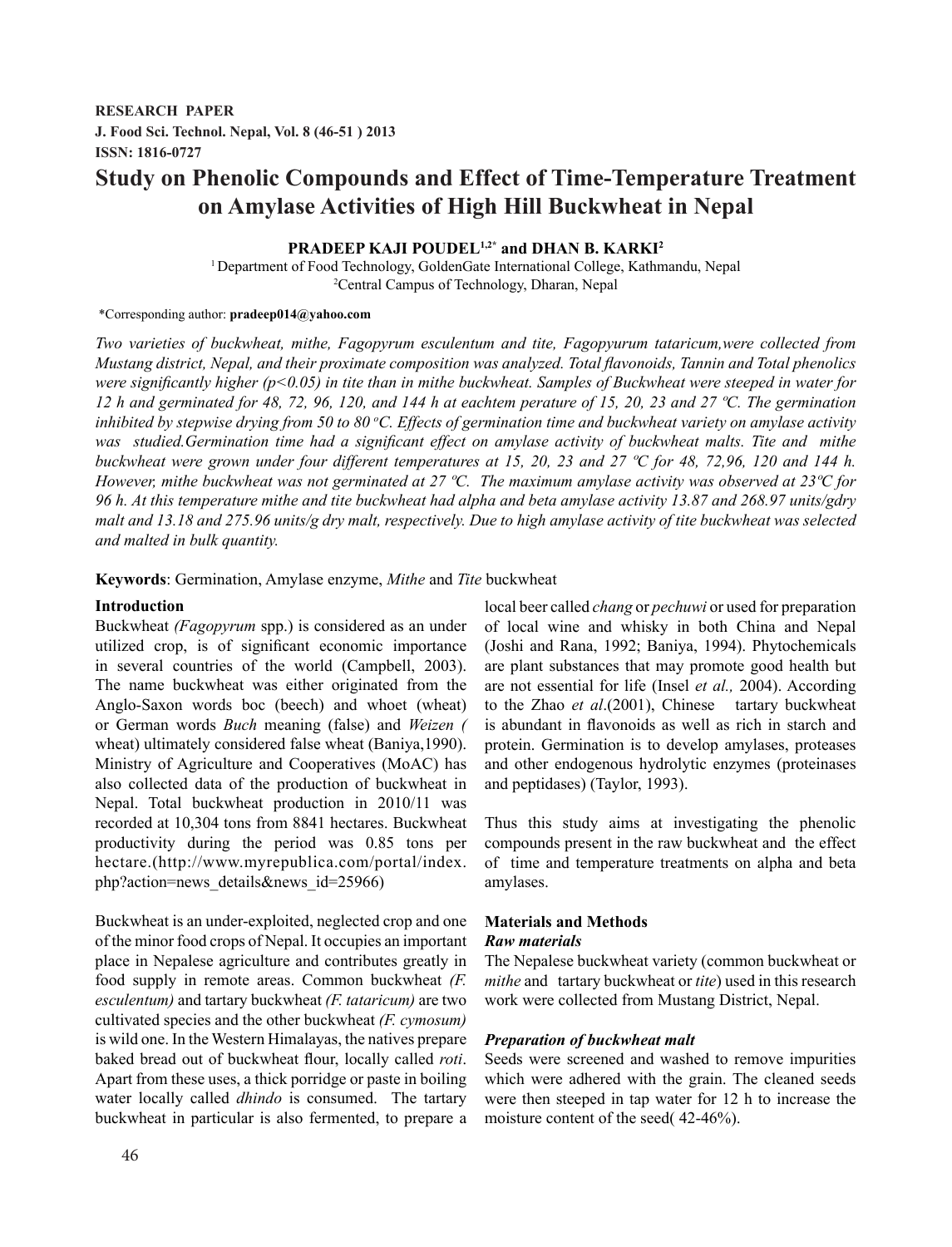### *Germination*

The steeped buckwheat was spread over the tray and covered with moistened muslin cloth and kept for germination at 15, 20, 23 and 27  $\degree$ C at RH 95 $\pm$ 2% for 5 days. During germination, the grains were moistened by sprinkling water at 6 h interval and mixed gently in order to equalize temperature and aerate the mass.

The general procedure for the overall experimental details is given in Figure 1.



**Figure 1. Flow diagram showing overall experimental procedure**

#### *Malt Kilning*

The germinated buckwheat was successively dried into a cabinet drier at 50 °C, 63 °C, 73 °C and finally at 84 °C to the moisture contents of 24, 18, 12 and 4 % respectively. The grains were then rubbed and sprouts were removed with the help of screen. The malt then was packed in airtight plastic bag.

#### *Proximate analysis .*

The moisture contents were determined as per AOAC (2005). Crude fat, crude protein, starch, ash content and crude fiber were determined as per Rangana (2001). Carbohydrate was determnined by difference.

# *Determination of Total phenols, Tannin content and Flavonoids .*

Total phenolics were determined as per Sadasivum and Manickam (1996).

### *Analysis of buckwheat malt Determination of Enzyme activity*

One gram of powdered sample was ground in a pestle and mortar with distilled water, volume made up to 50 mL, filtered through Whatman No.1 filter paper and the filtrate was used as enzyme source for determining alpha and beta amylases activity. Alpha and beta amylase activity were determined as per Mallik *et al*. (1980). Enzyme activity was expressed in terms of change in optical density at 620 nm in 1 mL of enzyme extract from 1% m/v per gm of dry matter per unit time.

#### **Results and Discussion**

Two local varieties *mithe* (*Fagopyrum esculentum;* or Common Buckwheat) and *tite (Fagopyrum tataricum,* or Tartary Buckwheat) buckwheat were collected from the Mustang district and proximate analysis was carried out at Central Campus of Technology, Dharan. Malts were prepared from the buckwheat germinated at different temperatures (15, 20, 23 and 27 °C) and time (48, 72, 96,120 and 144 h). Alpha and beta amylase activities were determined and malt having highest alpha and beta amylase activity were selected. M*ithe* buckwheat was not germinated at  $27 \text{ °C}$  due to higher temperature.

### *Proximate composition of Common (mithe) and Tartary (tite) buckwheat*

The proximate composition of *mithe and tite* buckwheat was carried out and the results are in the Table 1.

|  |                        | Table 1. Proximate composition of mithe and tite |  |  |
|--|------------------------|--------------------------------------------------|--|--|
|  | varieties of buckwheat |                                                  |  |  |

| Parameter $(\% )$   | Mithe $(\%$ db)*           | Tite $(\%$ db)*            |  |
|---------------------|----------------------------|----------------------------|--|
| Moisture content    | 11.81 <sup>a</sup> (0.081) | 11.14 <sup>b</sup> (0.123) |  |
| Ash content         | 1.59 <sup>a</sup> (0.2)    | $2.059*(0.251)$            |  |
| Crude fat           | 2.77 <sup>a</sup> (0.03)   | 2.09 <sup>b</sup> (0.025)  |  |
| Crude protein       | 13.91 <sup>a</sup> (0.101) | 15.76 <sup>b</sup> (0.26)  |  |
| Carbohydrate        | 73.87 <sup>a</sup> (1.955) | 72.85 <sup>b</sup> (2.081) |  |
| Crude fiber         | $7.85^a(0.404)$            | 7.23 <sup>a</sup> (1.29)   |  |
| Starch (g dextrose/ | $50.03^a(2.02)$            | 48.36 <sup>b</sup> (2.08)  |  |
| 100g)               |                            |                            |  |

Values are the means of triplicate determination. Figures in parentheses are the standard deviations. Means bearing similar superscripts are not significantly different ( $p > 0.05$ ).

Ratan and Kothiyal (2011) reported that the protein of buckwheat is of excellent quality and is high in the essential amino acids e.g. lysine, unlike common cereals. Common buckwheat contains high nutritive substances (63% carbohydrate, 11.7% protein, 2.4% fat, 9.9% fiber, 11% water and 2% minerals).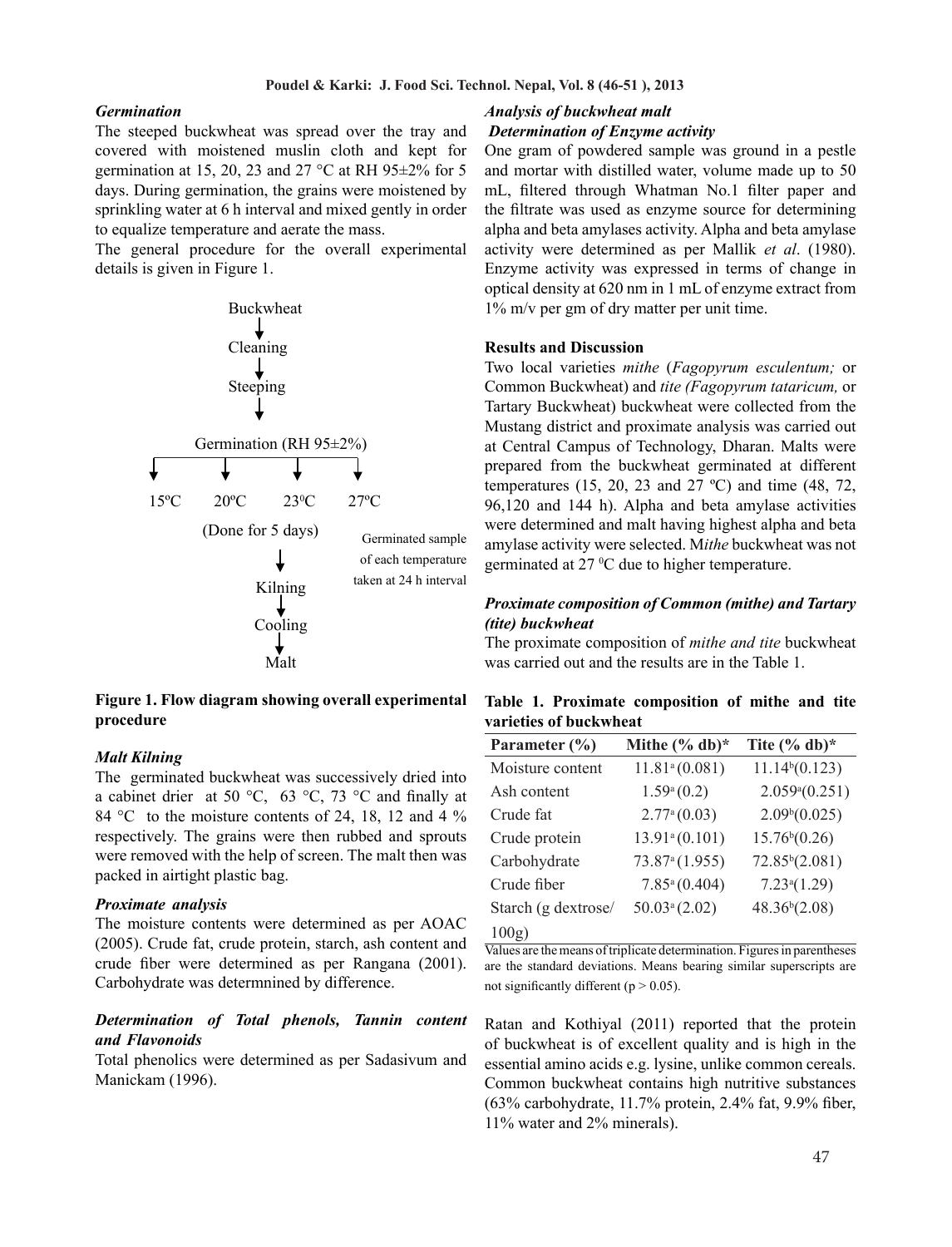According to the Cai and Corke (2004), buckwheat seed consists of about 59-74% carbohydrate and buckwheat grains also contain 0.65-0.76% reducing sugars, 0.79- 1.16% oligosaccharides, and 0.1-0.2% non-starchy polysaccharides, 2.0-2.6% oil, 9.3-10.9% crude fiber along with 20-30% of which is soluble dietary fiber. Kiryluk *et al*. (2000) have also found crude protein content in hulled barley flour as high as 15.83% and the ash content of 2.19%. The high protein content might be due to the variation in the genetic material as well as agronomic and environmental conditions experienced by the tested material. Statistical analysis showed that the ash content and crude fiber were not significantly different (p>0.05) between *mithe and tite* whereas the moisture content, crude fat, crude protein, starch and carbohydrate were significantly different between *mithe*  compared to *tite*. Wijngaard and Arendt (2006) reported that digestibility of protein is reduced if it contents tannins, phytic and protease inhibitors. Hence, malting may be one possibility for increasing protein digestibility while germination increases levels of essential fatty acids, minerals, and vitamins.

## *Chemical characteristics (total phenols, tannin and flavonoids content) of unmalted mithe and tite buckwheat*

**Table 2. Flavonoids, tannin content and total phenolics of unmalted mithe and tite buckwheat**

| <b>Parameter</b>                          | Mithe (db) | Tite (db)                  |  |
|-------------------------------------------|------------|----------------------------|--|
| Total flavonoids as $253.6^{\circ}(3.34)$ |            | 424.4 <sup>b</sup> (4.54)  |  |
| rutin $(mg \%)$                           |            |                            |  |
| Tannin as tannic $88.5^{\circ}(1.27)$     |            | $109.2^b(1.1)$             |  |
| acid $(mg\% )$                            |            |                            |  |
| Total phenolics as $530.5^{\circ}(14)$    |            | 828.1 <sup>b</sup> (13.13) |  |
| gallic acid (mg $\%$ )                    |            |                            |  |

Values are the means of three determination.Figures in parentheses are the standard deviations. Means bearing similar superscripts are not significantly different ( $p > 0.05$ ).

Statistical analysis showed that there were not significantly different (p>0.05) between different parameter of two samples. According to the Hodzic *et al.*(2009), the values of total phenolic compounds in extracts varied from 0.29-2.05 gallic acid/L of extracts at 20 ºC. According to the Sharma *et al.* (2011), the results revealed that the total phenolics(TP) content of tartary buckwheat was comparatively higher than the common buckwheat in all the three types of vegetables studied in the research. TP and total flavonoids (TF) content of the tartary buckwheat were varied and comparatively higher than those of the common variety. This variation in the TP and TF content in buckwheat seed could be due to the fact that exposure to natural light and the age of the buckwheat sprouts affects the phenolic and flavonoid composition of buckwheat (Kim *et al*., 2008). Wijngaard and Arendt (2006) reported that digestibility of protein is reduced if it contents tannins, phytic and protease inhibitors. Hence, malting may be one possibility for increasing protein digestibility and germination also increases the levels of essential fatty acids, minerals, and vitamins.

### *Effect of germination time and temperature on alpha and beta amylase activity of mithe buckwheat malt*

Alpha amylase activities of *mithe* buckwheat malt prepared by germinating at different temperatures for different times are shown in Figure 1.



# **Figure 2. Alpha amylase activity of** *mithe* **buckwheat malts germinated at different time-temperatures**

\*One unit alpha amylase activity was defined as the unit change in OD per min under the experimental condition.

Alpha amylase activitties of *mithe* malt germinated at 15 ºC for 48, 72, 96, 120 and 144 h were found to be 2.14, 2.44, 2.06, 1.26, and 0.49 units/g dry malt, respectively. From Figure 2, it can be seen that alpha-amylase activity remained statistically constant up to 120 h and decreased afterwards during germination. Similarly, alpha amylase activities of buckwheat malt (var. *mithe*) germinated at 20 ºC for 48, 72, 96, 120 and 144 h were 6.3, 11.3, 13.48, 12.48, and 11.85 units/g dry malt respectively. Statistical analysis showed that germination time had a significant effect on alpha amylase activity of buckwheat malts. Alpha amylase activity increased with germination time up to 96 h (13.48 units/g drymalt) and decreased on further germination. Buckwheat malts germinated at 23 ºC had alpha-amylase activities of 8.43, 11.06, 13.87,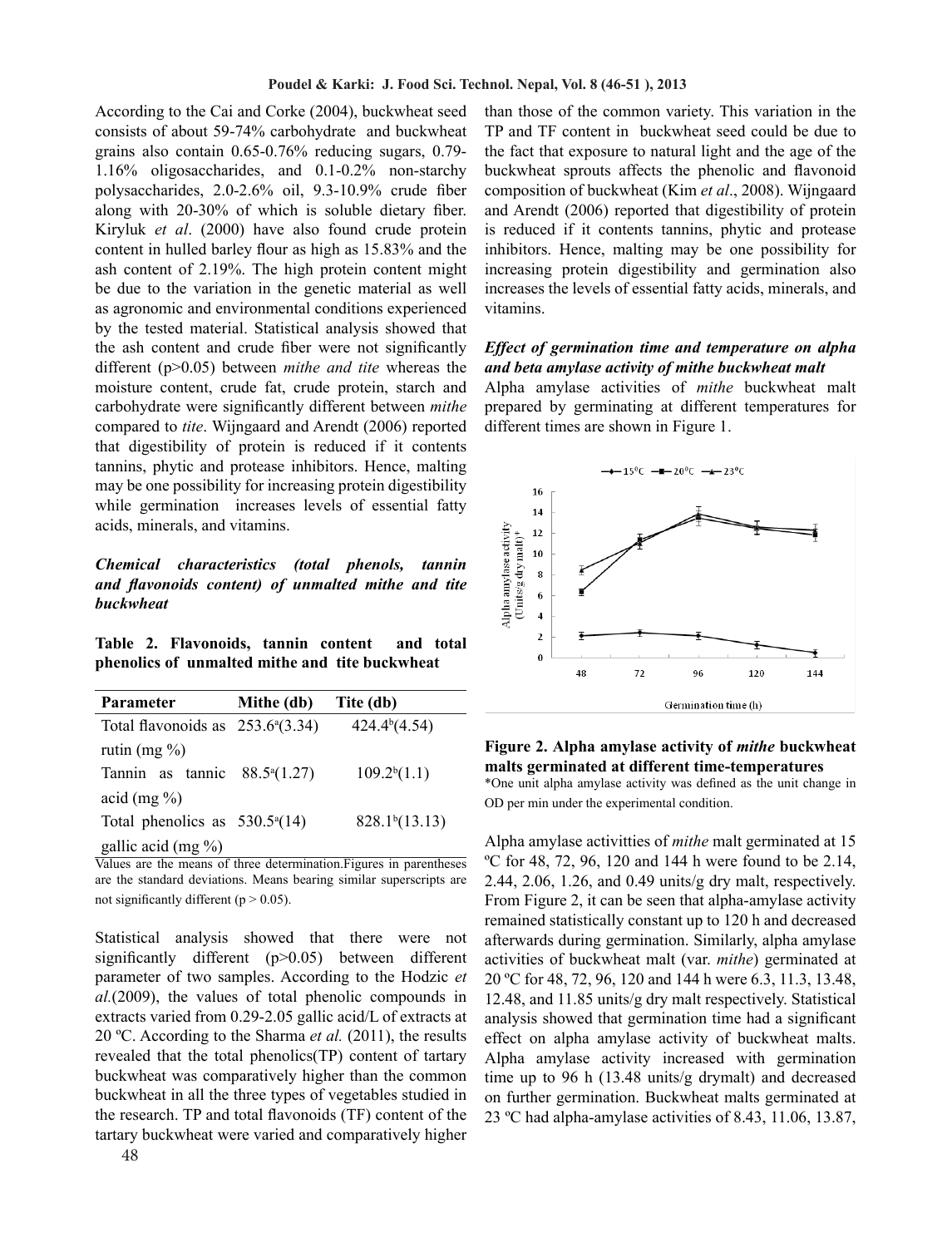12.60 and 12.31 units/g dry malts for 48, 72, 96, 120, and 144 h of germination respectively. Alpha amylase activity was significantly affected ( $p<0.05$ ) by germination time where it increased steadily upto 96 h (13.87 units/g dry malt) and then decreased during germination. Maximum alpha amylase production occurred at 96 h of germination at both 20 and 23 ºC and the values were not significantly different (13.68  $\pm$  0.20 units/g dry malt). At germination temperature of 15 ºC, alpha amylase production was lesser and decreased with germination time.

*Mithe* buckwheat malt was prepared by germinating at 15, 20 and 23 ºC for 48, 72, 96, 120 and 144 h, their beta amylase activities determined and the results are presented in Figure 3.



**Figure 3. Beta amylase activity of mithe buckwheat malt**

**\***One unit of beta amylase activity was defined as the production of 1 mg reducing sugar as maltose over 30 min of incubation under the experimental conditions.

Similarly, beta amylase activities of *mithe* malt germinated at 20 ºC for 48, 72, 96, 120 and 144 h were found to be 167.39, 250.39, 235.89, 229.94, and 225.38 units/g dry malt respectively. Beta amylase activity was affected by germination time and it reached at maximum value on 72 h (250.39 units/g dry malt) and then decreased on further germination. Beta amylase activities of *mithe* malt germinated at 23 ºC were 199.50, 262.54, 268.97, 255.49 and 249.21 units/g dry malt for 48, 72, 96, 120 and 144 h germination respectively. From Figure 3, it can be seen that beta amylase activity increased with increase in germination time and maximum value reached at 96 h of germination then decreased. Statistical analysis indicated that beta amylase activities of malts germinated for 72 and 96 were not different (p>0.05). Maximum values of beta amylase activity at 15 ºC for 48 h, 20 ºC for 72 h and 23 ºC for 96 h were found to be 32.42, 250.39 and 268.97 units/g dry malt respectively. Statistically it was found that the beta amylase activity was significantly different  $(p< 0.05)$  for all the variations

### *Effect of germination time and temperature on alpha and beta amylase activity of tite buckwheat malt*

*Tite* buckwheat malt was prepared by germinating theat 15, 20, 23 and 27 ºC for, 48,72, 96, 120 and 144h and their alpha amylase activities determined and the results are presented in Figure 4.



**Figure 4. Alpha amylase activities of tite buckwheat malts germinated at different temperatures for different times.**

\*One unit Alphaamylase activity was defined as the unit change in OD per min under the experimental condition

Alpha amylase activities of *tite* malt germinated at 15 ºC for 48, 72, 96, 120 and 144 h were found to be 1.064, 2.528, 1.962, 1.184 and 0.590 units/g dry malt respectively. From Figure 4, it can be seen that alpha amylase activity was maximum in 72 h and decreased afterwards during germination. Similarly, alpha amylase activities of buckwheat malt (var. *tite*) germinated at 20 ºC for 48, 72, 96, 120 and 144 h were 7.395, 9.881, 11.988, 11.704 and 9.601 units/g dry malt respectively. Statistical analysis showed that germination time had a significant effect on alpha amylase activity of buckwheat malts. Alpha-amylase activity increased with germination time up to 96 h (11.988 units/g dry malt) and decreased on further germination. Alpha amylase activity was significantly affected  $(p<0.05)$  by germination time. Buckwheat maltsgerminated at 23 ºC had alpha amylase activities of 7.283, 11.411, 13.181, 12.080 and 11.918 units/g dry malts for 48, 72, 96, 120, and 144 h of germination respectively. The germination temperature is limited because of the hazard of mould growth. At temperatures above 24°C the grains started to moulder. Lower temperatures during germination can be compensated by prolonged duration of germination. The germination temperature was not changed, only the maximum temperature of 27 °C was reduced to a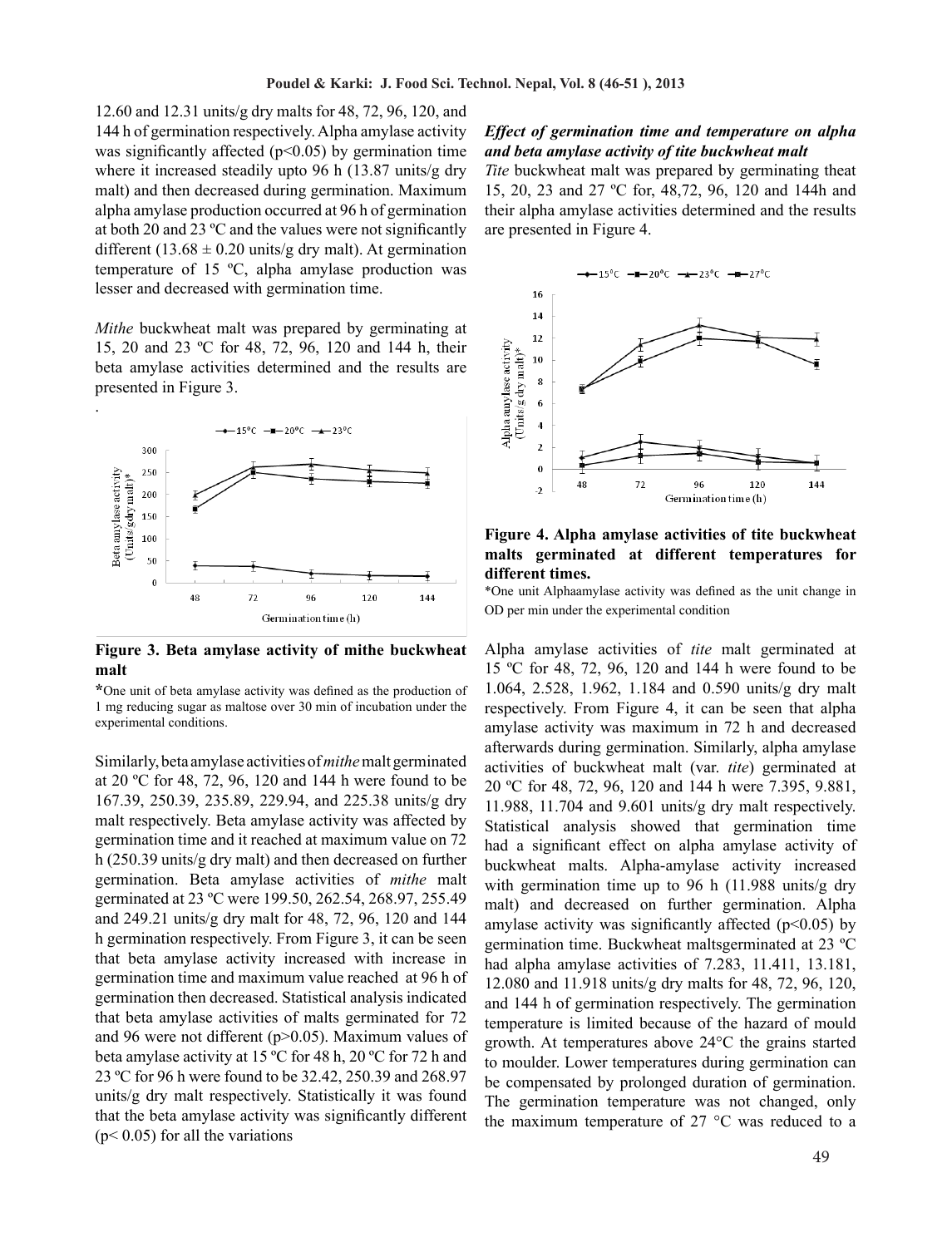maximum of 24 °C to avoid mouldering (Krahl *et al*., 2008).

*Tite* malt was prepared by germinating the *tite* buckwheat each at 15, 20, 23 and 27 ºC for 24, 48, 72, 96, 120 and 144 h their beta amylase activities determined and the results are presented in Figure 5.



**Figure 5. Beta amylase activity of** *tite* **buckwheat malt**

**\***One unit of beta amylase activity was defined as the production of 1 mg reducing sugar as maltose over 30 min of incubation under the experimental conditions.

Beta amylase activities of *tite* buckwheat malt germinated at 15 ºC for 48, 72, 96, 120 and 144 h were found to be 38.36, 36.07, 15.81, 16.89 and 15.08 units/g dry malt respectively. Beta amylase activity decreased after 48 h and there was no significant different  $(p>0.05)$  in beta amylase activity at 15ºC between 48 and 72 h and between 96, 120 and144 h germination time. Similarly beta amylase activities of buckwheat malt (var. *tite*) germinated at 20 ºC for 48, 72, 96, 120 and 144 h were 182.28, 252.58, 250.54, 237.21 and 233.48 units/g dry malt respectively. Statistical analysis showed that germination time had a significant effect on beta amylase activity of buckwheat malts. Beta-amylase activity increased with germination time up to 72 h and decreased on further germination. Buckwheat malts germinated at 23 ºC had beta amylase activities of 117.66, 243.28, 275.96, 186.08 and 162.14 units/g dry malts for 48, 72, 96, 120, and 144 h of germination respectively. Beta amylase activity was significantly affected  $(p<0.05)$  by germination time where it increased steadily upto 96 h (13.87 units/g dry malt) and then decreased during germination. Mean value of beta amylase activity of *tite*  buckwheat malt germinated at 27 ºC for 48, 72, 96, 120 and 144 h were found to be 29.58, 36.51, 41.18, 16.38 and 16 units/g dry matter respectively. ANOVA at 5% significance level showed that there was no significant different (p $>0.05$ ) in beta amylase activity at 27 °C for 72, 96 and between 120 and144 h germination.

#### **Conclusions**

From the above obtained results it was found that protein and starch content of *tite* and *mithe* buckwheat were 15.76 % (db) & 48.36 g dextrose/ 100 g and 13.91 % (db)  $& 50.03$  g dextrose/ 100 g respectively. This lied under the range of commercial barley. Total flavonoids , tannin and total phenolics contents of unmalted *tite* buckwheat were higher than that of *mithe* buckwheat. *Tite* and *mithe*  buckwheat were grown under four different temperatures at 15, 20, 23 and 27 ºC for 48, 72, 96, 120 and 144 h. But at 27 ºC due to higher temperature the *mithe* buckwheat was not germinated sufficiently as well theirwas also growth of mould. The maximum amylase activity was observed at 23 ºC for 96 h. At this temperature *tite* and *mithe* buckwheat had alpha and beta amylase activity 13.87 & 268.97 units/g dry malt and 13.181 and 275.96units/g dry malt respectively.

## **References**

- AOAC(2005). Association of Official Analytical Chemists, Horwitz, W. and Latiner, G. W. (eds). AOAC International, Maryland Washington DC, USA.
- Baniya B.K.(1990). Buckwheat in Nepal**.***Fagopyrum,*10 : 86-87. Kathmandu, Nepal.
- Baniya B. K. (1994). Buckwheat genetic resources in Nepal : A status report (submitted to IPGRI-APO, Singapore) NARC, Nepal.p.51.
- Cai Y.Z. and CorkeH. (2004). Buckwheat.*In*: "Encyclopedia of grain science" (C. Wrigley,H. Corke and C.E. Walker, eds), pp.120-126. The University of Hong Kong, Hong Kong, Shanxi University, Taiyuan, People's Republic of China.
- Campbell C. (2003).Buckwheat crop improvement. *Fagopyrum*, 20 :1-6.
- Hodzic Z., Palasic H., Memisevic A., Srabovic M., Saletovic M. and Poljakovic M.( 2009). The influence of total phenols content on antioxidant capacity in the whole grain extracts. *European Journal of Scientific Research*, 28(3) : 471-477.
- http://www.myrepublica.com/portal/index. php?action=news\_details&news\_id=25966
- Insel P., Turner R. E. and Ross D. (2004). Proteins and amino acids, pp.204-243.
- Joshi B. D. and Rana R. S.(1992). Genetic resources of buckwheat in India. pp. 55-73. In:Buckwheat Genetic Resources In East Asia. Papers of an IBPGR Workshop, Ibaraki, Japan, 18-20 September, 1991. International Crop Network Series No.8, IBPGR,